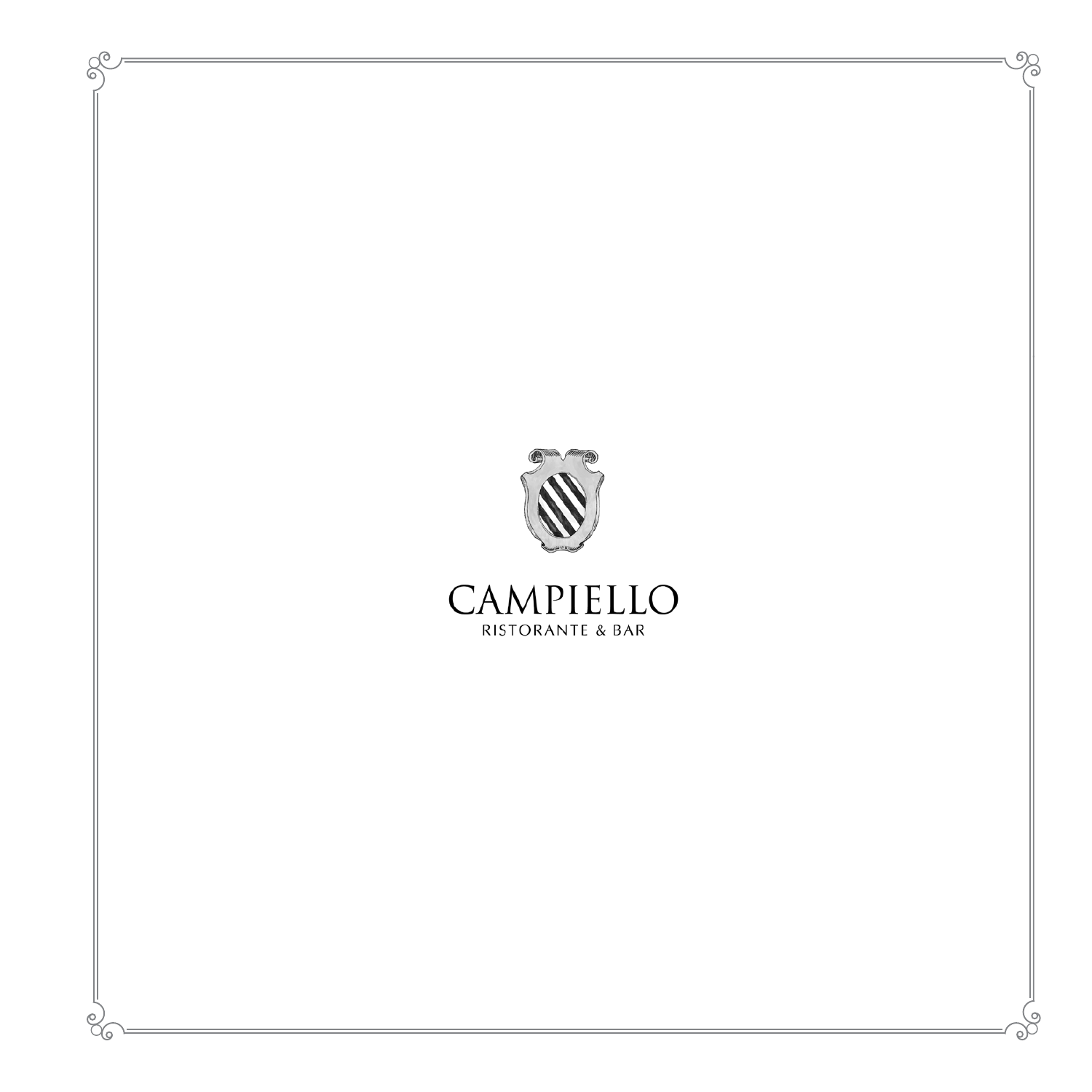## ANTIPASTI

SPICY FRIED CALAMARI Lemon Parsley Aioli 21.00

BRUSCHETTA Tomatoes, Basil, Garlic, Extra-Virgin Olive Oil 15.00

CAMPIELLO MEATBALLS Marinara, Pecorino Romano 18.00

MUSSELS N'duja, Preserved Lemon, Fennel Pollen 24.00

ARANCINI Tomato Risotto, Basil, Mozzarella, Tomato Passata 18.00

AHI TUNA TARTARE Black Truffle, Crème Fraîche, Crispy Potato 24.00

#### salad

CAMPIELLO HOUSE Grape Tomato, Red Onion, Feta, Black Olives, Egg, Cucumber, Red Wine Vinaigrette 16.00

ESCAROLE CAESAR Campiello Croutons 16.00

BURRATA Red Grapes, Fennel Pollen, Aged Sherry Vinegar 24.00

CHOPPED KALE Sopressata, Peperoncini, Pine Nuts, Ricotta Salata, Anchovy Vinaigrette 18.00

CITRUS SALAD Orange, Grapefruit, Fennel, Radicchio, Cucumber, Mint, Pistachio, Olivada 19.00

#### wood–fire pizza

MARGHERITA Tomato, Basil, Fresh Mozzarella 18.00

FENNEL SAUSAGE Fresh Mozzarella, Peperoncini, Tomato, Basil 19.00

> SOPRESSATA Fresh Mozzarella, Fresh Oregano 19.00

PEPPERONI Vodka Tomato Sauce, Mozzarella, Pickled Peppers, Stracciatella 20.00

### HOUSE-MADE PASTA

SPAGHETTI ALLA CHITARRA Marinara, Campiello Meatballs 29.00

CAVATELLI Sausage, Swiss Chard, Pecorino, Lemon Breadcrumbs 28.00

PAPPARDELLE Braised Veal, Tomato, Oregano 30.00

GARGANELLI Roasted Chicken, Prosciutto, Peas 28.00

RICOTTA FRANCOBOLLI Tomato Confit, Lemon, Basil 28.00

BUCATINI RIGATI Frutti di Mare 33.00

CRESTE Di GALLO Gulf Shrimp, Calabrian Chili, Bacon, Tomato, Sherry 34.00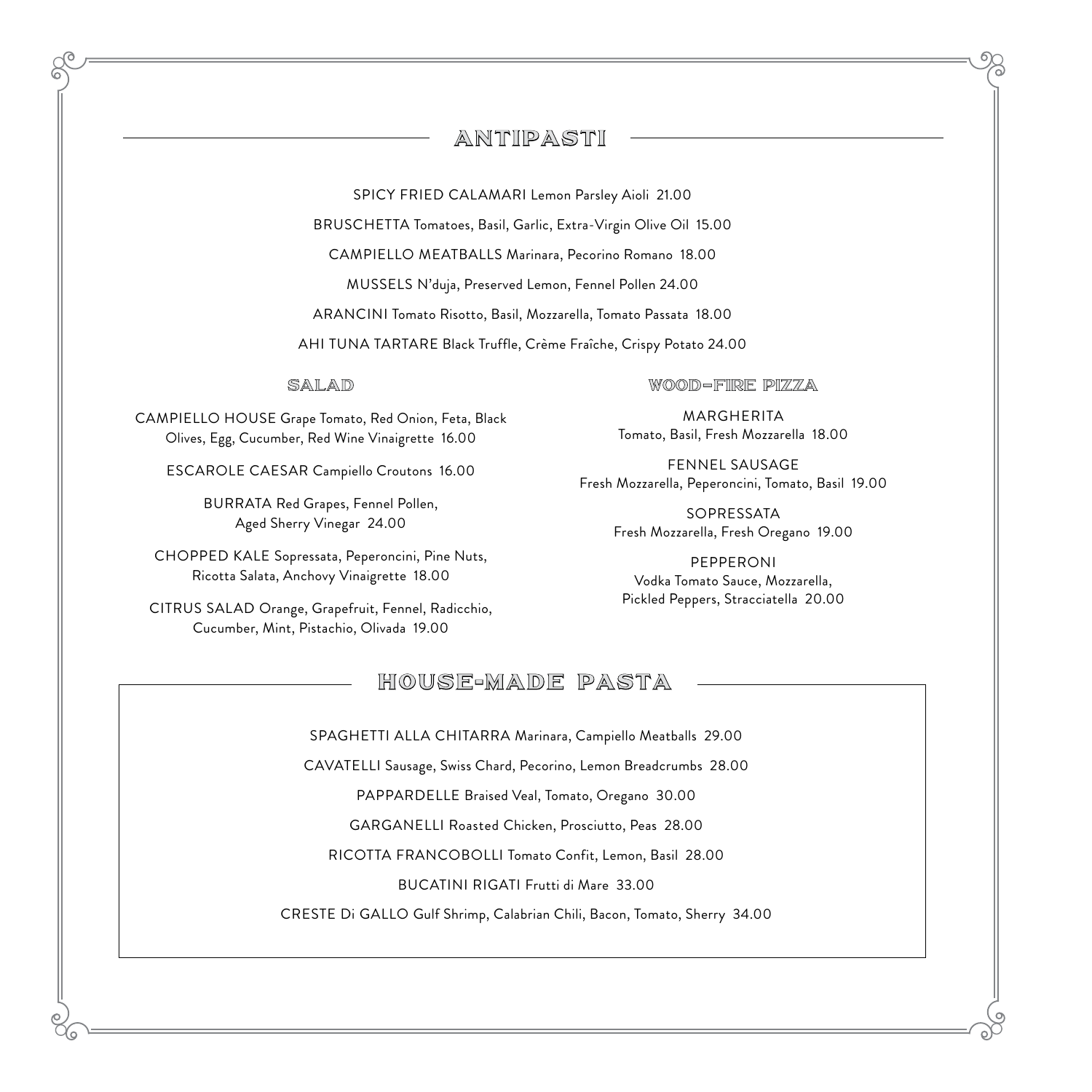#### PESCE

GRILLED ORGANIC SCOTTISH SALMON\* Succotash, Sweet Corn Puree, Sicilian Pesto 39.00

> SAUTÉED SNAPPER "PICCATA" House-Made Breadcrumbs 48.00

ROASTED TRIPLETAIL Acqua Pazza, Fingerling Potato, Tuscan Kale 49.00

GRILLED AHI TUNA\* Cannellini Bean Conserva and Puree, Chili Oil 42.00

# CARNE

BALSAMIC-GLAZED BRAISED BEEF Spaghetti, Smoked Tomatoes, Sicilian Onions 42.00

GRILLED PIEDMONTESE BEEF FLAT IRON\* Blistered Rapini, Cauliflower Puree, Raisin-Caper Vinaigrette 48.00

> CHICKEN FRA DIAVOLO Calabrian Chili, Fingerling Potato Salad 37.00

HERITAGE GRILLED PORK RIB EYE\* Tuscan Beans, Roasted Radicchio, Fennel Pollen 36.00

> ROASTED VEAL TENDERLOIN\* Sun Chokes, Truffle Vinaigrette 50.00

### SIDE

BRUSSELS SPROUTS House-Made Pancetta 16.00

RISOTTO al PARMIGIANO 14.00

BROCCOLI RABE Goat Cheese, Chili, Pine Nuts 16.00

SAUTEED ESCAROLE Soppressata, Garlic, Lemon 14.00

Consuming raw or uncooked meats, poultry, seafood, shellfish, or eggs may increase your risk of foodborne illness, especially if you have certain medical conditions. Please notify your server if you have any food allergies. Not all ingredients are listed on the menu.